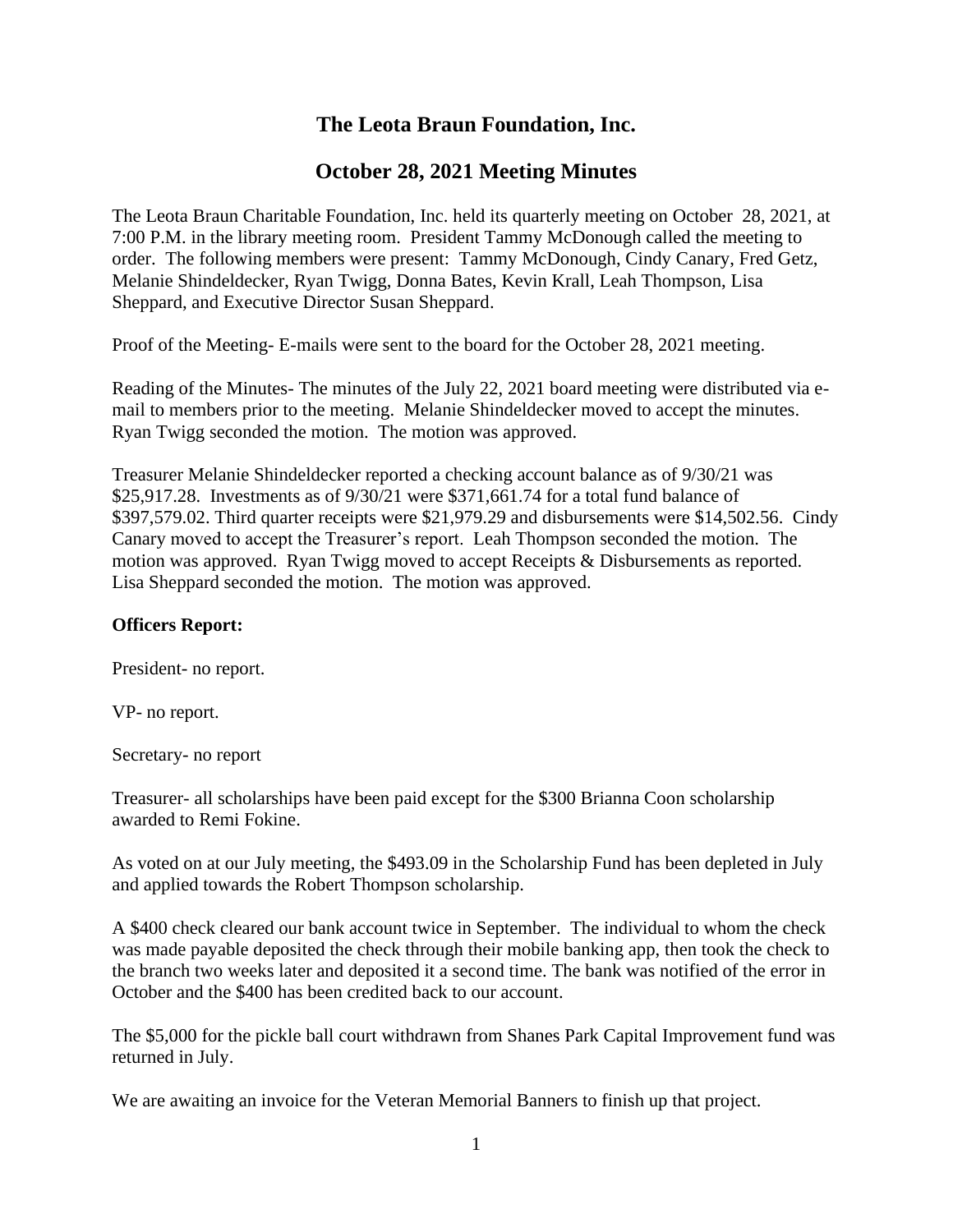On the balance sheet, Franklin US Government Money fund was moved from the Investment Section to the cash section.

Electronic votes from last quarter reviewed: Willshire Youth Activities – \$2,200 to Marcus Schwartz for dugout construction; Rockford Bicentennial - \$3,000 transfer of funds to Shanes Crossing Historical Society for general expenses. All electronic votes were approved as listed above.

Investment Committee- Fred reported that our investments are at a 36% risk. Our investments have averaged 5.91 over the last 3 years and 3.76 over the last 5 years. Our three \$10,000 CD's are now renewing every 4 months (January/May/September). The board discussed bonds bought at a premium when paying out at year-end.

Audit Committee- no report.

Finance & Gifts Committee- no report.

Promotions- no report.

Events Committee- Tammy has shared the donation letter to be sent out later in the fall.

Nominations Committee- Kevin reported he has contacted someone and Lisa will check with Heidi Walls. There will need to be one new member appointed at our next meeting in January to replace Tammy whose term will expire after our meeting.

Grants and Distribution- no report

Executive- no report.

### **Old Business:**

External Audit – Steve Samples> the Board discussed having the 3 sections (Policy Review, Cash, and Investments) broken down over a period of three years. The cost is as follows: Policy Review - \$750; Cash - \$1,000; Investments - \$1,000. Cash and Investments will take longer to review so the cost is more expensive,

Banquet – letter has been written and submitted to officers for changes and approval. Letter is attached for your review. It was noted the website has a "Donate" button for any donations throughout the year. It was brought to the Board's attention Amazon Smiles donations can be linked to Leota Braun Foundation.

Outstanding Med-Dent loans the LBCF inherited from the Med-Dent Board – we have received nothing from Karrison Clifton – should we look into turning her over to small claims at the end of the year? There is a 6-7 year statute of limitations so this is NOT an option.

Student interviews – Susan has asked we discuss giving a small monetary amount for just applying and interviewing. This will be tabled until January.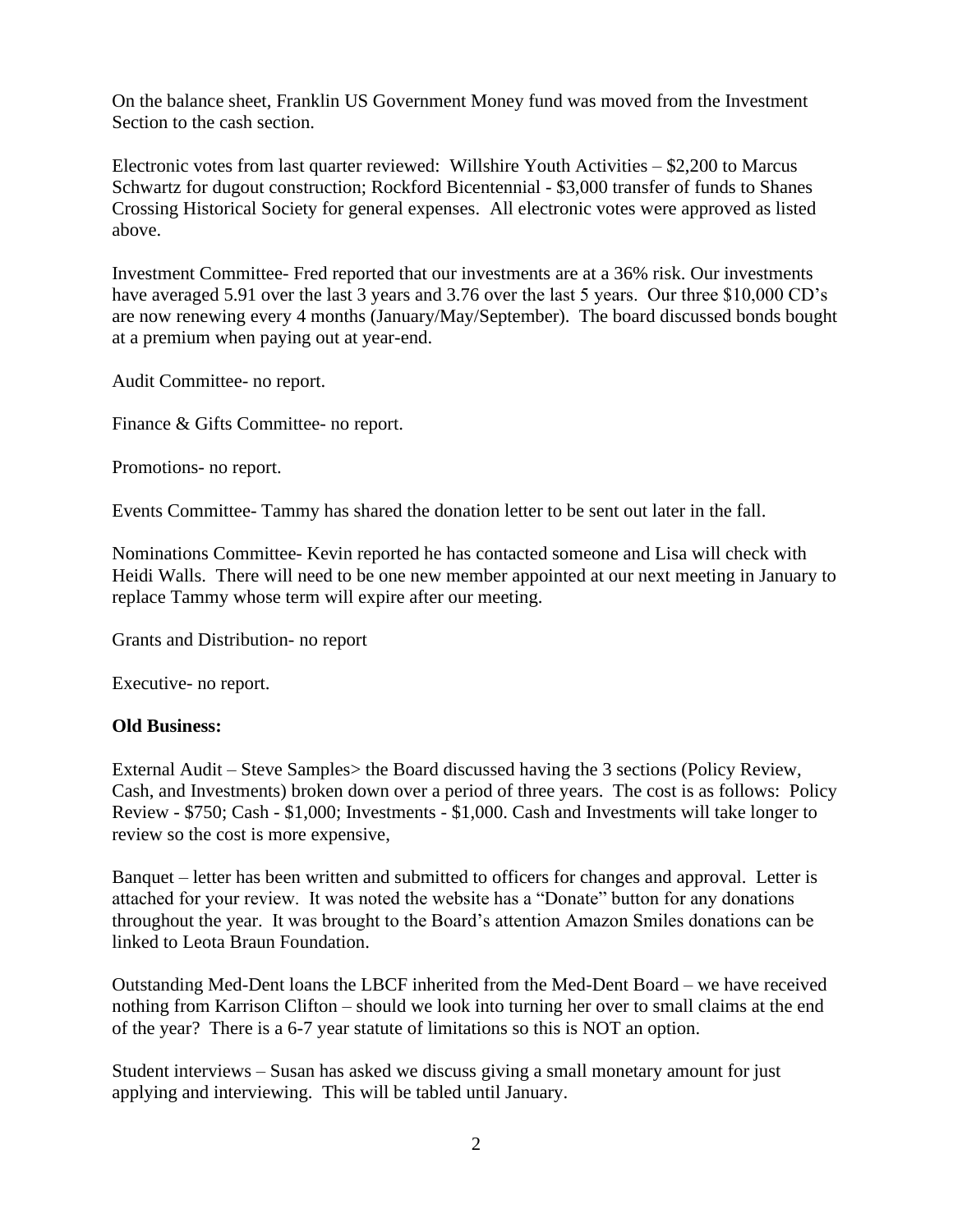MURA – dissolving of their account - all remaining funds to be donated to Mendon area churches or fire department. These funds must be made out to the recipient(s) of their monies.

Scholarship Fund – dissolving of account to be used to pay for 2021 LBCF scholarship recipients. This fund was mentioned in the donation letter for those who wish to make an online donation. Any monies that come through online donations will be transferred out when scholarships are disbursed.

Veterans Memorial - any update from Reed Shaffer in regard to a large display they would like to purchase? No one has any new information.

Rockford Bicentennial – the two outstanding invoices have been paid. Motion by Cindy Canary to approve the transfer of \$14,932.08 to Shanes Crossing Historical Society. Fred Getz seconded the motion. Motion was approved.

### **New Business:**

Melanie attended a Charitable Foundation Seminar put on by Auglaize Chamber of Commerce:

Legal Obligations of the Non-profit Board presented by the Attorney General's Office, Division of Charitable Foundations – Leota Braun is doing many things right:

- Provide transparency by having our minutes on the website
- Mechanism in place to vote people off the Board
- Annual internal audit by other board members
- Checks over a certain amount (currently \$200) must be signed by two board members
- Distributions over a certain amount (currently \$2,000) must be voted on by the Board and signed by two board members

Suggestions to be added to our by-laws and suggestions for general policy:

- Board members should be required to attend "X" meetings each year/term
- Suggested all non-profit boards have a written conflict of interest policy occurs where we vote on a contract between organization and/or business that is owned by a board member
- Committee should revisit by-laws regularly to review how well they are working
- Two people should have access to our PayPal account (currently Melanie and Leah)
- Two people should have access to our online banking (currently only Melanie)